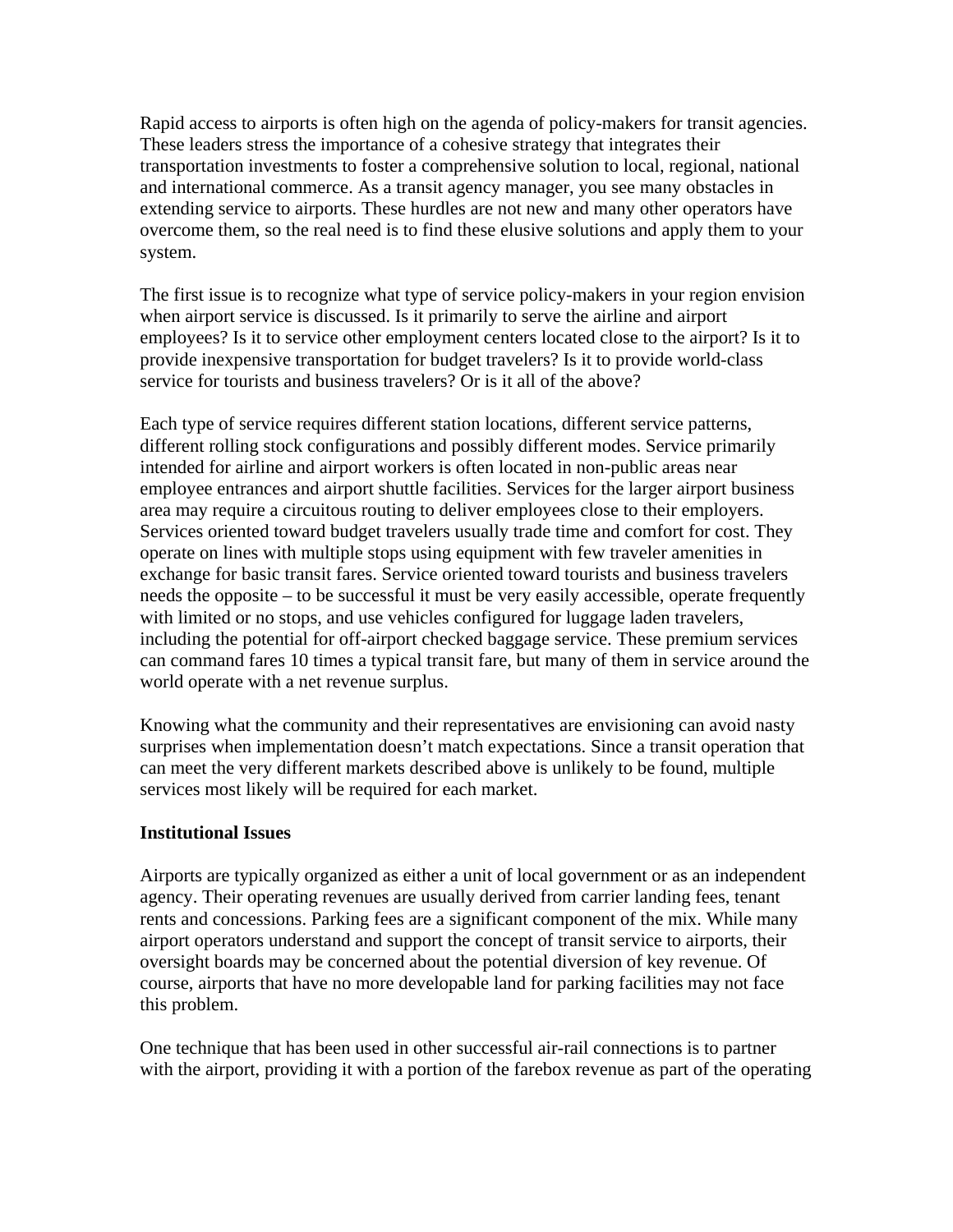agreement. This may be extended to include airport operation of buses, an airport provided rail station and even airport operation of trains themselves.

Another solution to getting airport cooperation is to work through the key revenue source, the airlines themselves. Services that open up new labor markets for their employment needs, services that extend their prospective passenger catchment area, and services that make it easier for them to tap convention facilities can be attractive enough for them to take on the issue with the airport.

Any service that requires new transportation facilities on the airport grounds may require an update of the airport master plan, known as the ALP, and that requires Federal Aviation Administration (FAA) approval. Knowing the ALP update and review cycle of the airport can make this an easy or a very hard item; timing here is key. There are many types of facilities to be considered.

## **Bus Connections to Airports**

City bus service to airports has been controversial since the aviation industry moved out of reaching solely the carriage trade and into the vast middle class during the 1950s with the advent of jet aircraft. Airports added the rest of market in the 1970s with the arrival of budget carriers. At most airports that allow the city buses to serve the passenger terminals, the bus stop is often located in the far periphery of the complex without much if any directional signage. Las Vegas, for example, has an unsigned city bus stop outside the lowest level of the terminal.

Some transit operators and airports themselves have recently expanded their airport transit bus services with great results. In Boston the new Silver Line BRT buses offer a fast 15-minute, express connection to Boston South Station and downtown via an exclusive MBTA transit tunnel. In Pittsburgh PAT provides rapid service along its exclusive West Busway arriving in the downtown Golden Triangle only 36 minutes after leaving the airport. Los Angeles World Airports (LAWA) just inaugurated a new 35 minute "Flyway" express service from Union Station to LAX operating over the Harbor and Century Freeway HOV Transitways for only \$3 each way.

Seattle operates a fast service between Seattle-Tacoma Airport and downtown via its exclusive busway and bus tunnel, avoiding the congestion on I-5. New York's LaGuardia Airport is served by a number of surface bus lines that connect to its subway service, bypassing the notoriously clogged Manhattan thoroughfares. Both of these services, though, operate with conventional vehicles without luggage racks and require vertical movements to and from platforms, difficult for baggage-laden travelers.

Hours of operation for airport bus services can be substantially different from normal operations. Very early morning service is typical to allow employees and travelers to arrive in time for the first flights of the day, often requiring pull-outs at 5:00 a.m. or earlier. Late-arriving last flights can extend service well past midnight, depending upon the carriers' flight schedules.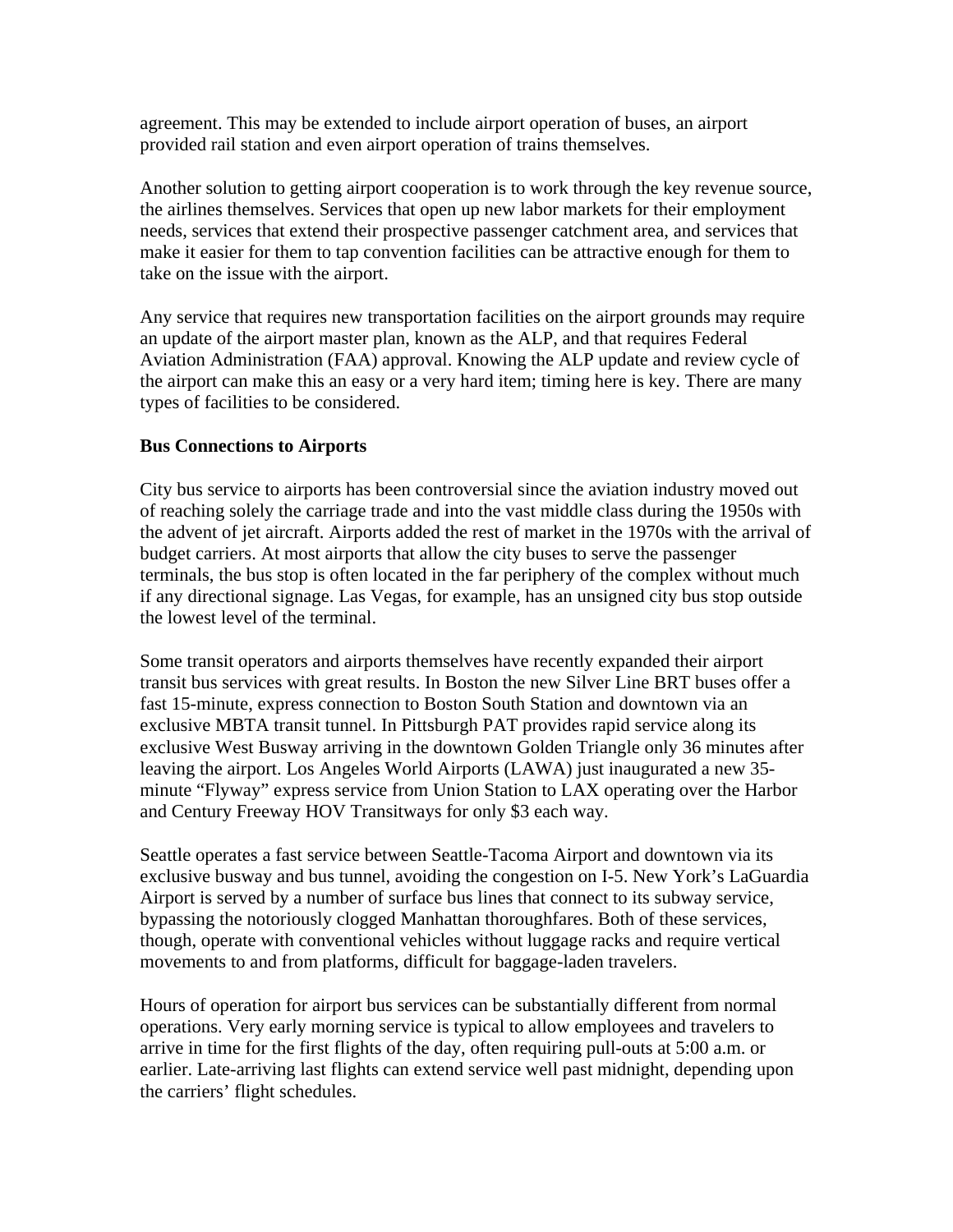Since the airport is often the end of the bus run, consideration for layover facilities is important. Space to park buses may be at a premium for the airport. Nearby restrooms for drivers may be difficult to site. Airports in non-attainment zones may object to vehicles idling for extended periods.

The key to a successful bus service for travelers at airports involves three items: (1) ability to operate from the loop roadway in front of the terminals with a stop for each; (2) directional signage to the stop and identification signage that explains the route, fare and frequency; and (3) a well-planned distribution route that serves busy hotels, convention halls and downtown attractions. A typical three-panel promotional brochure placed in tourist information racks in these areas can be a real source of business.

Another source of revenue for the service is the use of a special advertising package just for airport buses to attract new advertisers. Also, contracts for carriage of airline crews to hotels can sometimes be arranged if the vehicles are configured for luggage and serve airline contracted hotels.

## **Rail Connections to Airports**

The extension of rail service to airports is a goal commonly expressed by decisionmakers even when a new urban rail system is still in the planning stage. The attraction is obvious because many of their citizens will fly at some point so each can envision themselves using the service. Airports add a whole new dimension to ridership estimates and, depending upon the type of service, can bring a real boost to the new line.

Just about every rail mode has been used for service to airports. Amtrak trains serve Mitchell Field in Milwaukee and BWI airport via a shuttle bus. Metra's North Central commuter rail line serves O'Hare airport and SEPTA serves Philadelphia's airport. BART heavy rail rapid transit trains serve San Francisco International and Metro serves Washington Reagan National. MAX light rail trains serve Portland International and Baltimore's serve BWI. New York's JFK is served by an automated guideway line, and Newark International is served by a monorail. In Paris and Frankfurt high-speed rail trains whisk travelers to nearby cities in less than two hours. In Shanghai a maglev line connects the airport to the city in less than 15 minutes.

Chicago has both O'Hare and Midway airports connected via heavy rail rapid transit. Atlanta's MARTA connection at its airport includes a check-in counter right at the station to relieve travelers from hauling luggage across the terminal. The Tri-Rail commuter rail service in South Florida serves three airports via dedicated shuttle buses (Miami, Ft. Lauderdale and West Palm Beach) and has built a popular service for airline crews, travelers and airport employees.

Even the small South Bend Regional Airport in Indiana incorporates a commuter rail station in the terminal for South Shore trains operated by the Northern Indiana Commuter Transportation District, and is currently studying changing the existing track alignment used to reach the airport to cut travel time.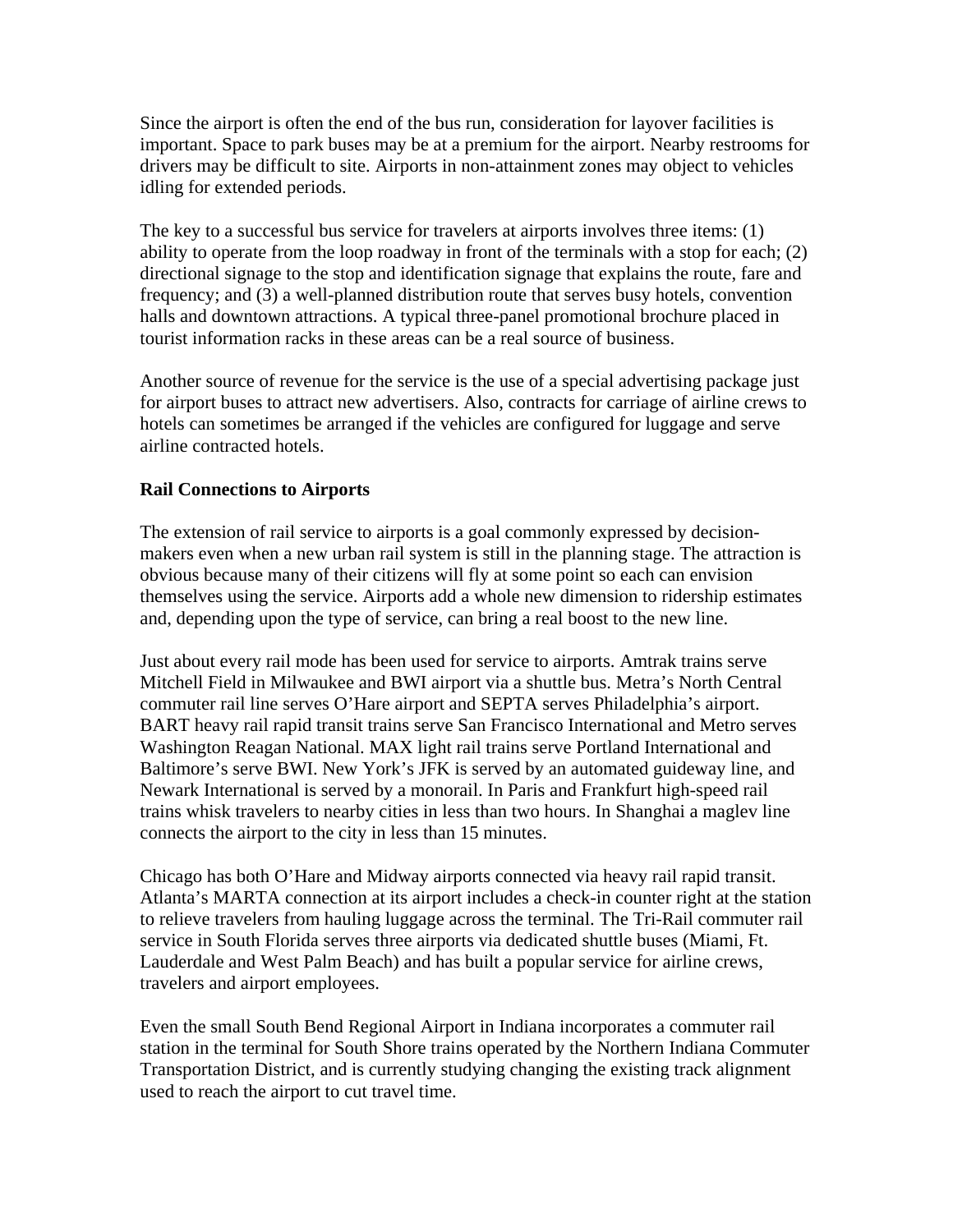In Europe it is hard to find a major airport without a rail connection. In Tokyo, the service is so popular that reservations are required for travel during peak hours. In Hong Kong the MTR service literally operates from the front door of the terminal right to the center of the business district with fast express trains. They have also just inaugurated a new service offering dedicated trains to a just-opened Disney theme park.

Bringing rail service to airports allows airlines to handle more travelers with less impact on the environment, multiplies the destination possibilities for travelers and ensures that time-sensitive business can be transacted without large allowances for potential highway congestion. But bringing rail lines into a complex airport site requires specialized planning and design by two groups not used to working together: rail engineers and airport engineers.

Providing the closest possible connection for travelers between rail services and airport terminals is one of the most difficult challenges facing the air-rail designer. Threading a rail line into a crowded airport facility involves specialized skills from both the railroad track designers and the airport infrastructure designers.

# **Rail Engineering**

From a rail perspective the access track should have as few curves as possible and use the lowest "degree of curve" (largest radii) available to reach the terminal area. The grade of the line should be minimized, but could be greater than those used on main lines due to the relatively short length of typical airport access spurs and especially if use is contemplated only for purpose-built rolling stock able to operate in higher than normal gradients for short distances. Since freight operations will most likely not be accommodated on an airport spur, the use of higher-than-normal superelevation may be appropriate to allow reasonable operating speed.

Rail platforms should be covered to protect travelers from inclement weather and ideally offer level boarding to assist in luggage handling and to accommodate disabled travelers.

Existing rail clearance requirements used for the rolling stock dynamic envelope, overhead electrification (if any) and operational/safety needs may need to be reexamined in order to fit into the restricted spaces available. Since few airport spurs are planned to accommodate larger clearance freight services, waivers may be appropriate.

From a passenger perspective, the ideal service would operate to each terminal building or straddle two closely spaced terminals. The next best option is to serve one of the busier airport terminals that have convenient access to an inter-terminal people mover or serve an airport people mover transfer station with across-the-platform access from the rail service.

From an operating perspective the airport spur line should ideally operate as a loop, returning to the main line in a way that allows trains to operate through the airport without changing direction. This reduces operating costs and provides for a more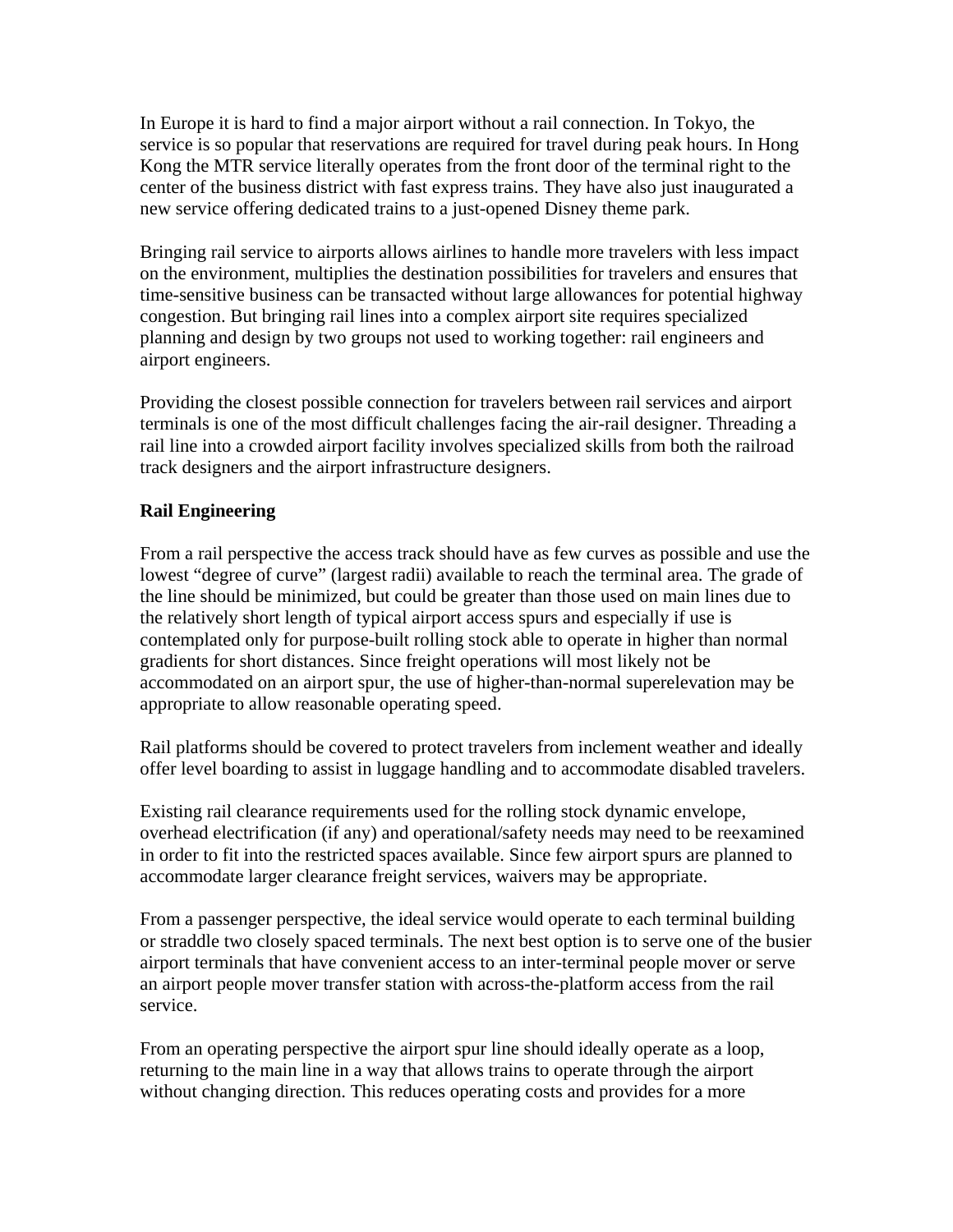efficient service. The terminal station(s) should also be equipped with an extra track to allow for set-outs in the case of equipment malfunction or for use with group movements and special events.

Underground operation may require the electrification of the service to meet ventilation requirements, but will be more reliable in inclement weather than surface operation. Elevated operation will require a close evaluation of restricted airspace limits.

# **Airport Engineering**

Constructing rail lines into a complex airport environment often involves adjusting the route to avoid critical FAA protection zones. A trapezoidal area at the end of each runway, known as a Runway Protection Zone, limits how close rail lines can be built adjacent to in-service runways. A clear area, known as the Object Free Area, that extends 1,000 feet from the end of each runway limits what type of obstructions may be constructed. In addition, Part 77 requirements limit the height and position of objects in the airport environment.

Some of these restrictions allow rail lines to be built where trains just pass through the restricted area, but prohibit the construction of passenger platforms and waiting areas – a mistake made by one agency required a new rail station to be demolished and removed before it was even placed into service.

Coordinating airport rail links with terminal expansion plans is critical as changes in the terminal configuration may render the rail link unusable. Security evaluation of the rail infrastructure needs to be added to the threat of mitigation plans. The operation of the service through the landside-airside barrier is an important consideration. In Minneapolis, Hiawatha light rail trains operate through the airport via a mined tunnel directly under an active runway. Some of the most difficult and problematic air-rail connections have been solved and are now in service. The solutions are out there – if you want to find them.

### **Traveler Expectations**

For those systems oriented toward travelers, there are a number of common customer expectations. First is that the service operate frequently. That usually means a minimum headway of 15 to 20 minutes throughout the day. SEPTA's commuter rail service to Philadelphia International Airport has endured significantly lower ridership than similar services, in part, because it is only operated every 30 minutes. The second expectation is that the service delivers them to the airport with a high degree of reliability. Nonrefundable fares and long security lines mean that travelers need real assurance that the service can operate as scheduled regardless of highway congestion. Third, the vehicles must have some accommodation for luggage – even if it is only empty seats. And fourth, the fare charged must be appropriate to the service offered. Premium services can charge premium fares. Travelers have shown time and again that a frequent, reliable and comfortable service is worth significantly more that the basic transit fare. To support